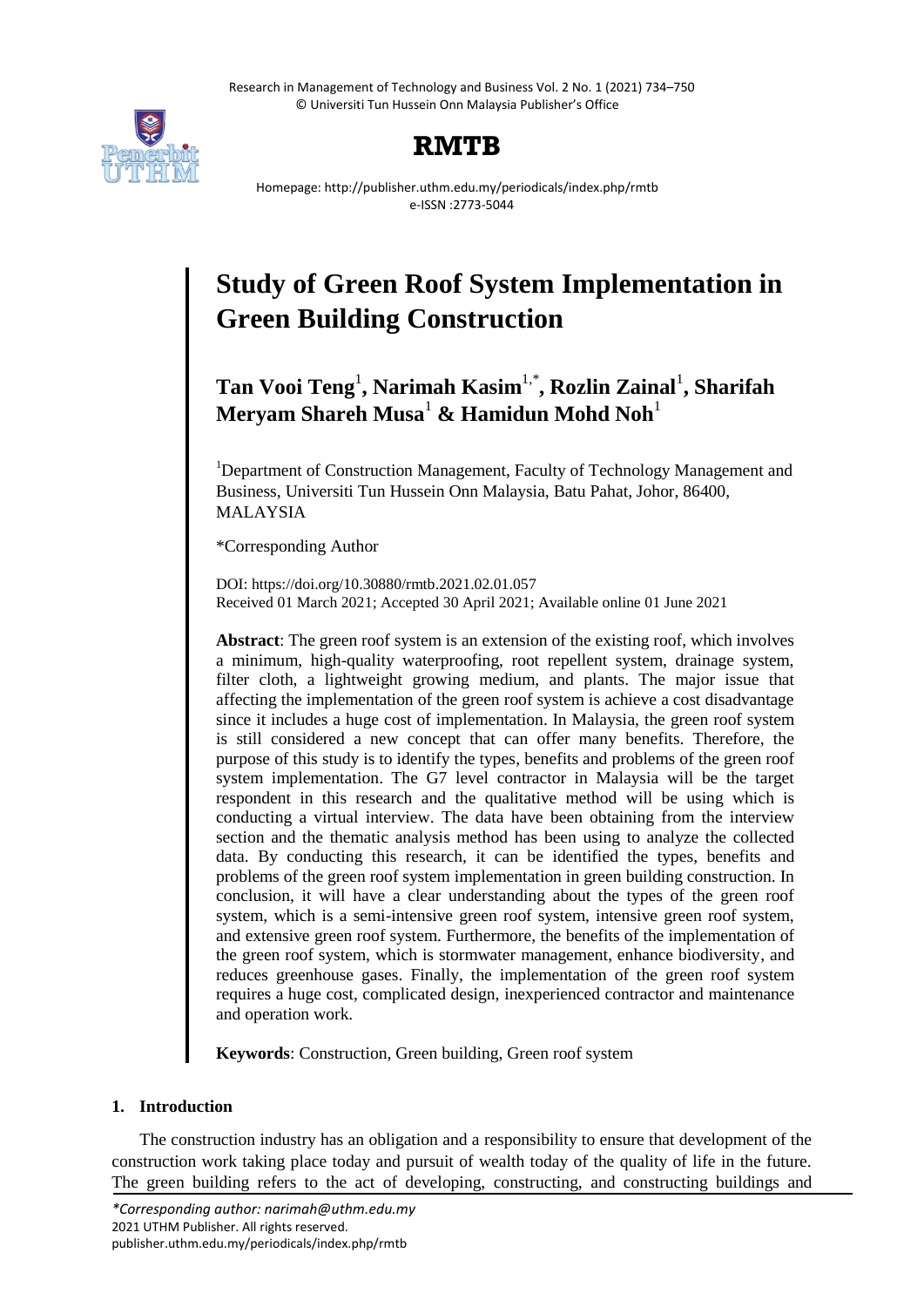utilizing procedures that are environmental and resource-efficient in various construction activities (Kamarudin, *et al*., 2011). The green building also serves as the basis of sustainable construction development (Samari, 2013). The green buildings increase the productivity of employees by providing a more comfortable and healthier working environment for them to work. The green roof system is an extension of the existing roof which involves, at a minimum, high-quality waterproofing, root repellent system, drainage system, filter cloth, a lightweight growing medium and plants. The green roof system contains a growing medium and vegetation which use to plant a layer of soil on the top of the building roof. The green roof system also contains a water membrane system to transport the access water and has a filter system to ensure that the plant has enough water supply on drier days (Long, 2006). The implementation of the green roof system also creates an attractive space for occupants of neighboring buildings. The green roof system plays an important tool to increase sustainability and biodiversity and has a positive impact in decrease the consumption of energy, urban heat island and greenhouse gas generation (Charlie & Stuart, 2011). The construction industry plays an important role in the development of the construction work taking place today and the pursuit of wealth today of the quality of life in the future. It is significant to understand the stakeholder play an important role in the construction industry. The institution of construction also develops a strategy in the construction of infrastructure, especially for contractors who carry out the construction work in Malaysia. (Dwikojuliardi, 2015). The construction industry can create more working opportunities for the country. When the start of a construction project, it will give out many job opportunities to the people in the country. The construction work is inherently dangerous which makes insurance and workers compensation costly expenditure (Clavero, 2018). Many of the workers may experience an incident or injury when they carry out the construction work. Green building construction is also is the practice of designing, constructing and operating the building to minimize resource use, reduce waste and giving negative impacts to the environment, maximize occupant health and decrease life cycle costs.

In green building construction, green technology means the application and development of products, systems, and equipment used to conserve the natural environment and resources, which minimize and reduces the negative impact of human activities (Kettha, 2010). The construction of a green building can give advance to the environment by efficient use of the land, materials, energy and water, minimal waste, provide a healthy indoor environment for its occupants and restores, improves or enhance the natural environment [\(Linda,](https://greengroundswell.com/author/admin/) 2013). A green building which can reduce the impact through the environment and human health, it has a high-performance property that involves maintenance technique, complicated design and construction method (Yudelson, 2008). The construction of the green building includes ensuring the indoor air quality, thermal quality air conditioning and lighting elements and make people feeling more comfortable when staying inside the green building. The construction of the green roof can gain many benefits towards the green building. The green roof system is the parts of green building which contain the amenity and aesthetic benefits, environmental benefits, and economic benefit. The implementation of a green roof system can provide a new habitat for plants and animals in urban areas and in order to increase the local biodiversity (Lovejoy & Schneider, 2005). Other than that, the implementation of the green roof system also creates an attractive space for occupants of neighboring buildings. These systems have provided a comfortable and relax place to reduce their stress and improve worker productivity (Kuo, 2010). By constructing the green roof, it offers job opportunities for both skilled and unskilled workers (Chang & Chou, 2010). It has provided a green job generation through the product installation and maintenance of green roofs. Besides offer job opportunities, the green roofs also enable people to do investment in the building and provide marketing opportunities to the building. Therefore, the study is focusing on the implementation of the green roof system in green building construction.

In construction work, there has a different problem usually faced by the contractor or other parties who involve in the construction project when carrying the construction work, there may be left many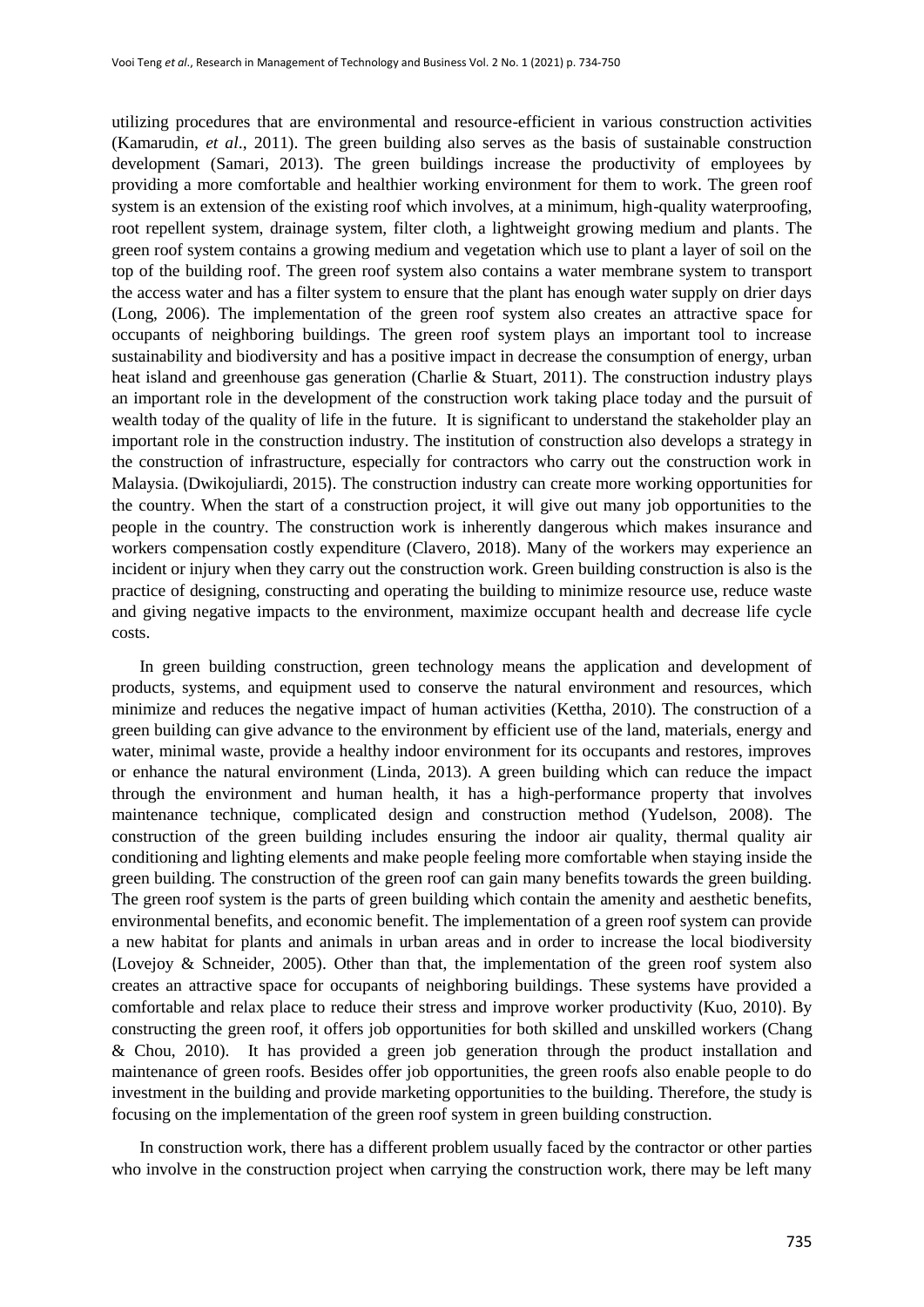construction wastes. When the country carries out the rapid development of the construction industry, it will cause excessive construction waste in the country. For the green building construction, the problems faced by the developers is it includes a higher investment (Rustom, 2014). The higher initial cost was often the biggest obstacle because the financial risk is high and the construction of the green building is more expensive than conventional buildings (Hwang & Tan, 2012). Before the implementation of the green roof system, that has some disadvantages that needed to consider before installing it. The factor that affects the installation of a green roof system is it will achieve a cost disadvantage. Although it will save a budget on the heat and cooling bills, while it will spend a lot when installed the green roof system (Salter, 2018). Besides, when the green roof system is installed by an inexperienced green roofing contractor, it will cause a budget overrun and improperly installed green roofs. An inexperienced green roofing contractor likely delays the construction process because they do not have enough experience to install the green roof system (Charlie & Stuart 2011). Other than that, green roofs require proper operation and maintenance to prevent the failure of the green roof system (Shams *et al*., 2018). Lastly, it is significant to know the types of green roof systems, the problems face when the implementation of the green roof system and determine the benefits of the green roof system in green building construction. Therefore, the objectives of this study are to study the types, identify the problems and determine the benefits of green roof system implementation in green building construction.

# **2. Literature Review**

The green building refers to the act of developing, constructing, and constructing buildings and utilizing procedures that are environmental and resource-efficient in various construction activities (Kamarudin*, et al*., 2011). The green building also serves as the basis of sustainable construction development (Samari, 2013). Green buildings have concepts in reducing the environmental impact of the building by improving factors such as energy efficiency and waste management (Zein, 2018). It minimizes the negative effects on occupants" health and wellbeing. The construction of the green building has brought various to the people and environment. It enhances human life by improving the quality of humans and maintain the balance of the ecosystem at local and global levels at the same time (Green Building Index, 2013). The green building also provides thermal comfort for the occupant in the green building and achieves energy efficiency by enables the public to receive and save more energy usage. The green buildings also achieve financial benefits by reducing energy use, water cost, waste disposal, maintenance and operation costs (Yaman, 2011). Besides that, green building improves the efficiency of the resource's usage, operational savings and workplace productivity (Green Building Index, 2013).

There will be some problems face when the implementation of the green building which is a lack of professionals who value all the components that needed to be installed in the green building like temperature management, ventilation management and lighting management [\(Nichols,](https://usgreentechnology.com/author/megan-nichols/) 2016). Other than that, the buyers and contractors face the problem when there has insufficient information about green products of green buildings (Griffin, 2010). The higher investment cost is always a critical problem because it includes a huge cost when the implementation of the green building (Kamaruzzaman & Pitt, 2014). Other than that, the unavailability of the supplier also affects the adoption of green buildings because the demand for green buildings is still considered less in many countries (Chan *et al*., 2018). This problem was closely related to the unavailability of green building technology in the local market if the supplier of the green building material is unavailable.

## 2.1 Green Roof System

The green roof system is an extension of the existing roof which involves, at a minimum, highquality waterproofing, root repellent system, drainage system, filter cloth, a lightweight growing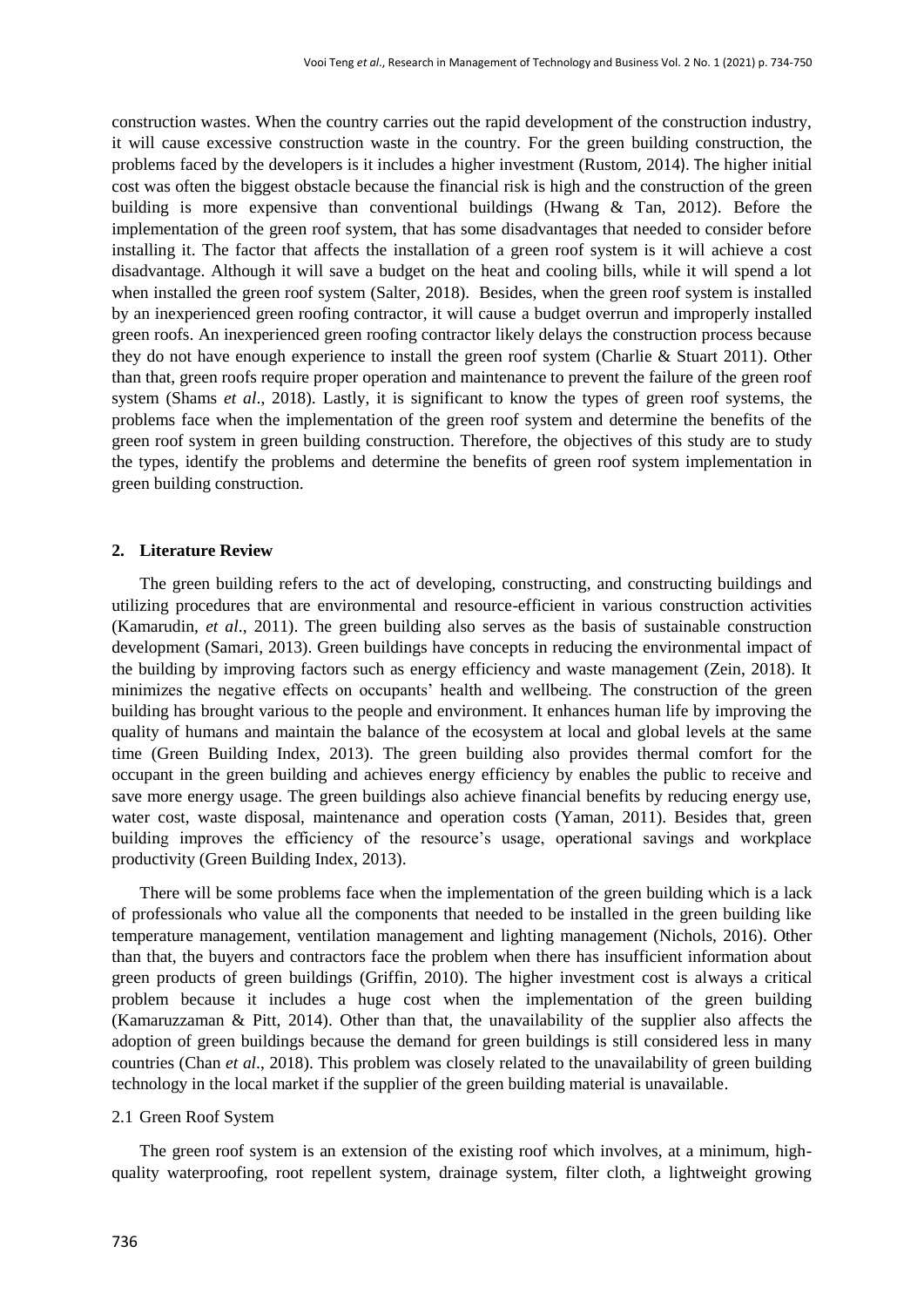medium and plants. The implementation of a green roof system has aesthetic benefits, environmental benefits and economic benefits (Long, 2006).

There are three types of green roofs system, which is extensive green roof systems, intensive green roof systems, and semi-intensive roof systems. Figure 1 below shows the classification of green roofs according to the type of usage, construction factors and maintenance requirements.



# **Figure 1: Classification of green roof (BabakRaji, Martin, Andyvan & Dobbelsteen, 2015)**

The extensive roofs are thin lightweight roof systems that typically have a planting media measuring 6 to 20 cm deep and its weights about 60 to 150 kg/m<sup>2</sup> (Raji, 2015). The extensive roof system was usually designed as environmental solutions and this system has a thin substrate layer with low-level planting, typically sedum or lawn and can be very lightweight in structure (Castleton, 2010). It requires little or no additional structural support from the building, needs low maintenance and is designed for limited human access. The extensive green roof system is relatively inexpensive to install and is used mainly for environmental benefit.

The intensive green roof system has a growing media range in thickness from 20 cm to 100 cm and the roof weights were more than 180 kg/m<sup>2</sup> and up to 500 kg/m<sup>2</sup>. It was quite similar to the conventional ground-level garden and it usually constructs with the building which requires a substantial investment in plant care (Oberndorfer, 2007). The intensive roof system is often designed as public places and generally requires substrate depths between 150 and 1200mm. Therefore, there may comprise of trees and shrubs like landscaping found at ground level (Snodgrass & McIntyre, 2010). It allows a greater variety and size of plants such as shrubs and small trees. This type of roof system typically installs within the business and public buildings unless the roofs are intended primarily as occupied garden amenity space.

The semi-intensive green roof system falls in between extensive and intensive green roof systems. The semi-intensive green roof system has a thinner planting media than an intensive roof but thicker than an extensive roof. The roof system ranges from 120 to 250 mm and the roof weights from 120 to 200 kg/m<sup>2</sup> and it was heavier amongst the other green roof system. This type of green roof system requires more maintenance, higher costs and more weight on the roof (Hui, 2006). A deeper substratelevel allows more possibilities for the design in various grasses, herbaceous perennials and shrubs such as lavender can be planted while tall-growing bushes and trees are still missing.

2.2 Benefits of Green Roof System Implementation in Green Building Construction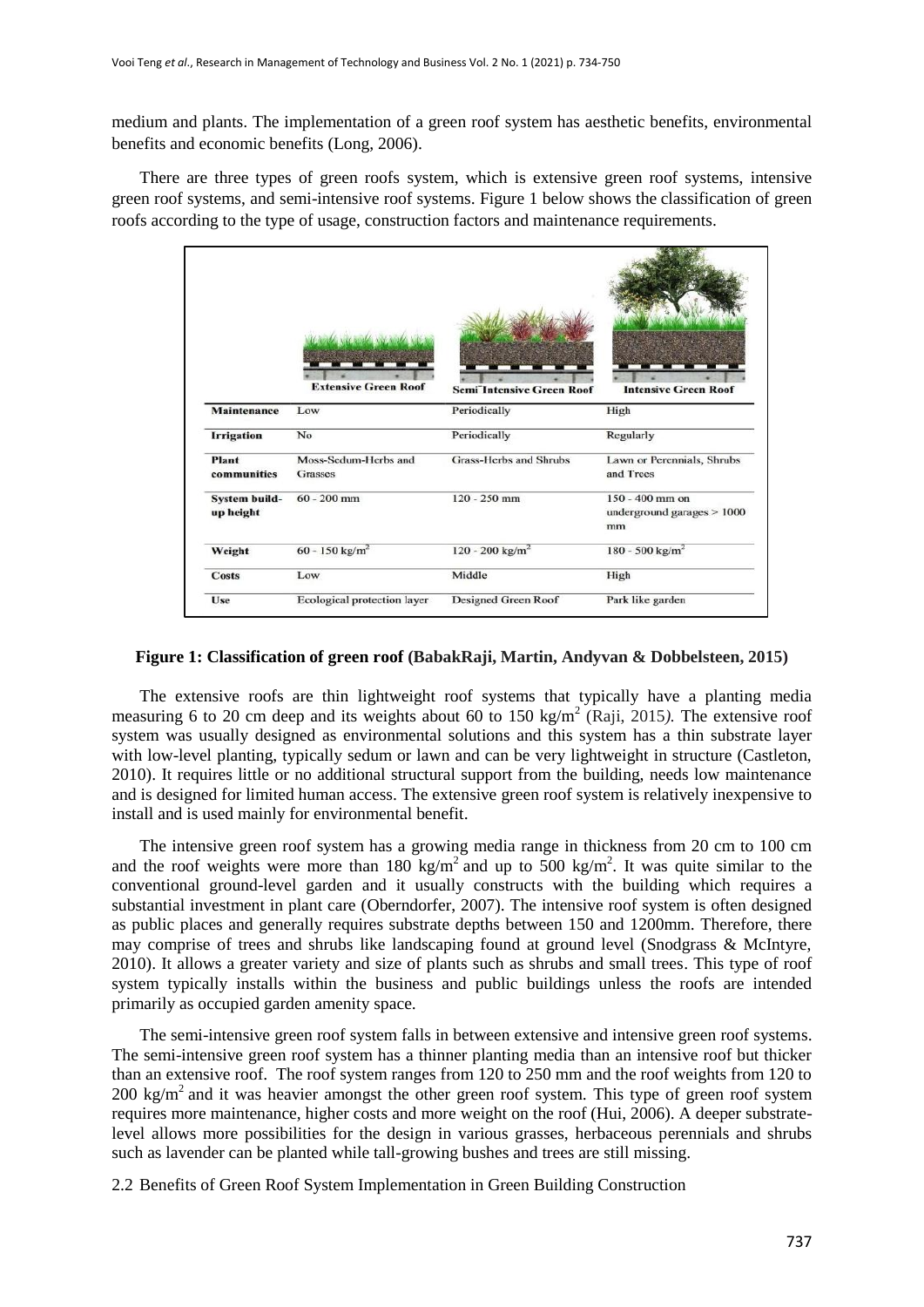The installation of the green roof system has benefits range from stormwater management, which is the best way to address wet weather flows in urban areas with high-density development (Cantor, 2008). Green roofs system can provide new habitats for flora and fauna in urban areas to increase the local biodiversity to help support wildlife and create a healthy habitat (Chrisman, 2005). The green roof system also provided an attractive space for tenants and occupants of neighboring buildings. It provides a place of refuge and relaxation for people who access the building, thus reducing stress and improving worker productivity (Charlie & Stuart, 2011). It also provides an aesthetic design to the building owner (Dunnett, 2010). The implementation of the green roof system also enhanced the reduction of air pollution and protect the environment (Bianchini & Hewage, 2012). The green roof system has reduced air pollution and greenhouse gases by improving building energy consumption with decrease the use of mechanical ventilation systems such as air-conditioners (Charlie & Stuart, 2011). Table 1 shows the benefits of the green roof system.

| <b>Authors</b>            | <b>Benefits</b>              | Findings                              |  |
|---------------------------|------------------------------|---------------------------------------|--|
|                           | Reduce the air pollution and | The Benefits and Challenges of Green  |  |
| Charlie & Stuart $(2011)$ | greenhouse gases             | Roofs on Public and Commercial        |  |
|                           |                              | <b>Buildings</b>                      |  |
| Cantor $(2008)$           |                              | Green Roofs in Sustainable Landscape  |  |
|                           | Stormwater management        | Design                                |  |
|                           | Reduce air pollution         | Lifecycle analysis of green roof      |  |
| Bianchi & Hewage $(2012)$ |                              | materials, Building and Environment   |  |
|                           | Aesthetic Designed           | Integrating aesthetics and ecology on |  |
| Dunett (2010)             |                              | the accessible green roof             |  |
|                           | Enhance biodiversity         | Green Roofs: Ecological Design and    |  |
| Chrisman $(2005)$         |                              | Construction                          |  |

## **Table 1: Summary of the benefits of the green roof system**

2.3 Problems of Green Roof System Implementation in Green Building Construction

The problem that faces when the implementation of a green roof system is the lack of technical awareness who monitor the construction work of the green roof system (Shams *et al*., 2018). Another problem that may occur when the implementation of the green roof system is the contractor who was inexperienced that may cause budget overruns and improperly installed of the green roof system (Ismail *et al*., 2012). The maintenance and operation also a big problem towards the green roof system because it was costly when carrying out the work because the maintenance work needs to spend time in maintaining the design aesthetic (Charlie & Stuart, 2011). It is significant to consider the variation in a dead load of a green roof system before the construction work started (Charlie & Stuart, 2011). A dead load of a green roof system is influenced by several factors which include contractor skill, medium components, and potential water retention [\(Velazquez,](https://www.greenroofs.com/author/linda/) 2010). The other problem that occurs in the construction of the green roof system was it always includes a huge cost when installing it in the green building (Shams *et al*., 2018). The cost of constructing the green roof system is estimated to be an additional 40% to 50% when construct in the new building. Table 2 shows the problems with the green roof system implementation.

| Authors                     | <b>Problems</b>                 | Findings                             |
|-----------------------------|---------------------------------|--------------------------------------|
| Shams et al. (2018)         | Lack of technical awareness     | Challenges and opportunities of      |
|                             | Including a huge cost           | green roof in building design        |
| Ismail <i>et al.</i> (2012) | Overrun of the project time and | Obstacles to adopting green roof in  |
|                             | cost                            | Malaysia                             |
| Charlie & Stuart $(2011)$   | Higher maintenance cost         | The benefits and challenges of green |

# **Table 2: Summary of the problems with the green roof system**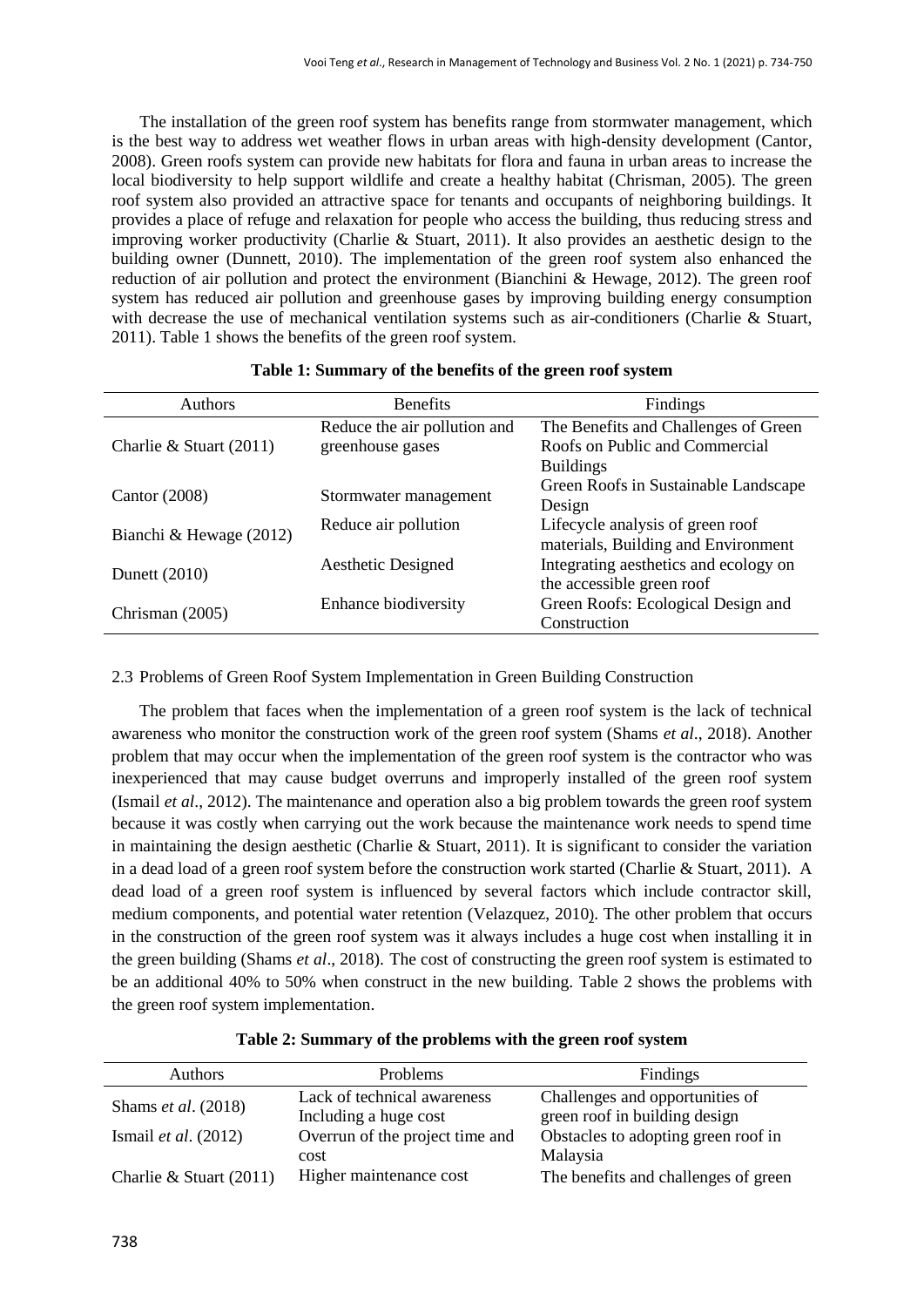|                    | A dead load of a green roof    | roofs on public and commercial     |
|--------------------|--------------------------------|------------------------------------|
|                    | should be determined           | buildings                          |
| Velazquez $(2010)$ | Consider the variation in dead | Green roof construction-structural |
|                    | load                           | considerations                     |
|                    |                                |                                    |

# **3. Research Methodology**

#### 3.1 Research Design

 This research will be using a qualitative method to collect data. The findings of the research can be analyzed analytically based on data and the approach implemented in the research. In this study, the interview will act as an information collection and the result obtained from the interviewee, together with the literature review will be analyzed and studied to achieve the objective of this study. In this study, the interview will act as an information collection and the result obtained from the interviewee, together with the literature review will be analyzed and studied to achieve the objective in this study.

#### 3.2 Research Process

 The research process flow chart can refer to Figure 2 in Appendix A. This research was consisting of 5 phases which describe the whole procedure and activities from the start of the research until the end of the research. Phase 1 is the study and discusses the title from the problem statement which includes the research background, problem statement, research questions, research objectives, the scope of research, the significance of research and research methodology. In phase 2, it explains the process of literature review. It obtained information from literature review through various resources. Phase 3 is explained about data collection which is primary data and secondary data will use in this research. The primary data will be collected through the interview with the selected contractor in Malaysia. However, the secondary data will collect the data via books, journals and internet articles. Phase 4 was to express and analyze the data collected through the qualitative method. It explains the data analysis technique and the results in the previous data collected from the interviewee. The final phase of this research is phase 5 which is the conclusion and recommendation. In this phase, the results from the data analysis will be summarized and concluded.

#### 3.3 Data Collection

 The data collected in this research includes the collection of primary data and secondary data. The primary data is will be collected by using a qualitative method via an interview with the specific respondents who participate in this research are the G7 contractor who carries out the construction work of the green building in Malaysia. The secondary data, it collected by gathered the existing sources via books, journals, internet articles and newspaper articles and is presented in the form of a literature review in this research. It provides the initial framework for the research by analyzing the earlier works in the research topic. The population in this research involved the G7 contractor who has the relevant knowledge and experience in constructing the green roof system. The green roof contractor was selected because it was suitable and can achieve the objective in this study.

#### 3.3 Data Analysis

 The main strategy in this research will be using the survey method. The survey method can be carried out in three different methods which are the questionnaire, interview and observation. The interview method will be chosen among the three methods as stated above to collect the data in this research. All the primary data collected through the specific respondent will be collected and doing analysis on the data. The data will be collected from the specific respondent in Malaysia and for further analysis. The thematic analysis will be selected to use as a data analysis method to analyze the data collected in this research. It is a good approach to find out about people"s views, opinions, knowledge and experiences from a set of qualitative data.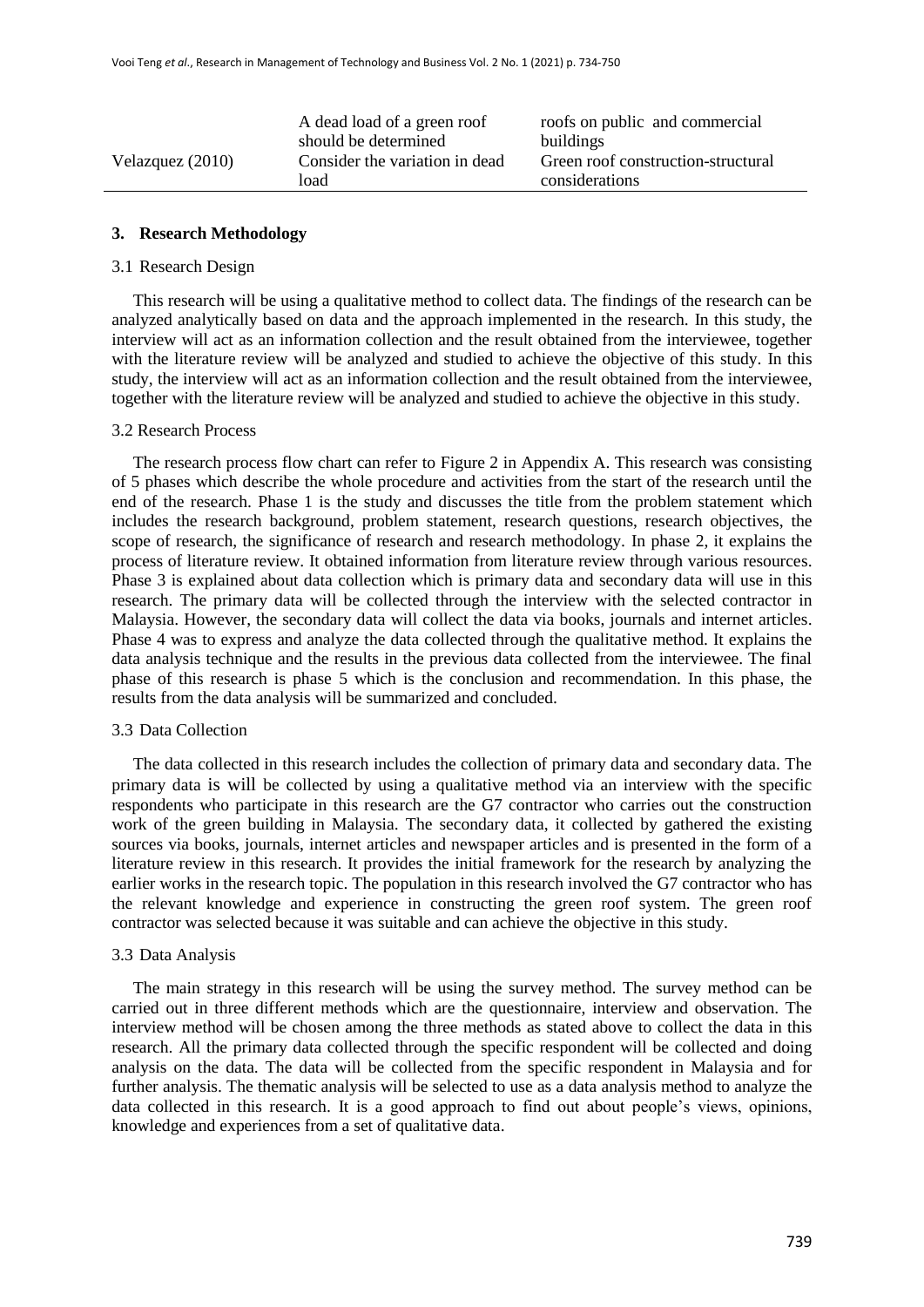# **4. Results and Discussion**

# 4.1 Respondent Background

The respondent in this research was the G7 contractor who has been carrying out the construction of the green roof system in green building construction. The respondent"s background was important in the qualitative method because it needs to ensure all the data that have been collected from the respondent are valid and answering the questions based on their working experience and their relevant knowledge in the green roof system. Table 3 have shown the respondent"s background in this research.

| Respondent          | Organization | Position             | Working<br>Experience | Experience in<br>Green Building<br>Construction<br>Project                             | Job Scope                                                                                   |
|---------------------|--------------|----------------------|-----------------------|----------------------------------------------------------------------------------------|---------------------------------------------------------------------------------------------|
| Respondent<br>1(R1) | Company A    | Design<br>Engineer   | 3 years               | A small garden<br>was built on the<br>flat roof of and<br>rooftop of some<br>bungalow. | Senior engineer in<br>structural design                                                     |
| Respondent<br>2(R2) | Company B    | Urban<br>Greenery    | 8 years               | Develop the<br>green building<br>in the bungalow                                       | Advise, give<br>solutions suited to<br>project requirements,<br>offer technical<br>support. |
| Respondent<br>3(R3) | Company C    | Project<br>Manager   | 6 years               | Develop the<br>green building<br>in the<br>shophouse.                                  | Give technical<br>support to the<br>project.                                                |
| Respondent<br>4(R4) | Company D    | Managing<br>Director | 9 years               | Promote the<br>construction of<br>the green<br>building                                | As project<br>management and<br>ensure the project<br>runs fluently.                        |

## **Table 3: Respondent Background**

 Based on Table 3 above shows that there have 4 respondents involved in this research through the method of study that has been conducted. Respondent 1 is a design engineer who works in Company A with 3 years of working experience in the construction industry who has responsibility for handling the structural design in the construction project and has experience in developing the small garden on the rooftop. For the second respondent (R2), who was urban greenery in Company B with 8 years of working experience in handling the construction project in term of advice, recommend solutions offer product specifications and technical support which suited to the project requirement and have experience in developing the green building in the bungalow. Meanwhile, respondent 3 is a project manager in Company C who has 6 years of working experience in the construction industry in giving technical support in the construction project and have the relevant experience in developing the green building in the shophouse. Respondent 4 was working in Company D as a managing director with 9 years of working experience in the construction industry in managing the project to ensure the project run fluently and have the experience in promoting the construction of the green building. Therefore, the respondent of this study has the relevant knowledge and experience about the construction of green building especially for the green roof system implementation.

# 4.2 Types of Green Roof System Implementation in Green Building Construction

 The summary of the types of green roof system implementation in green building construction is as shown in Table 4 (refer to Appendix B). There consists of three types of green roof systems which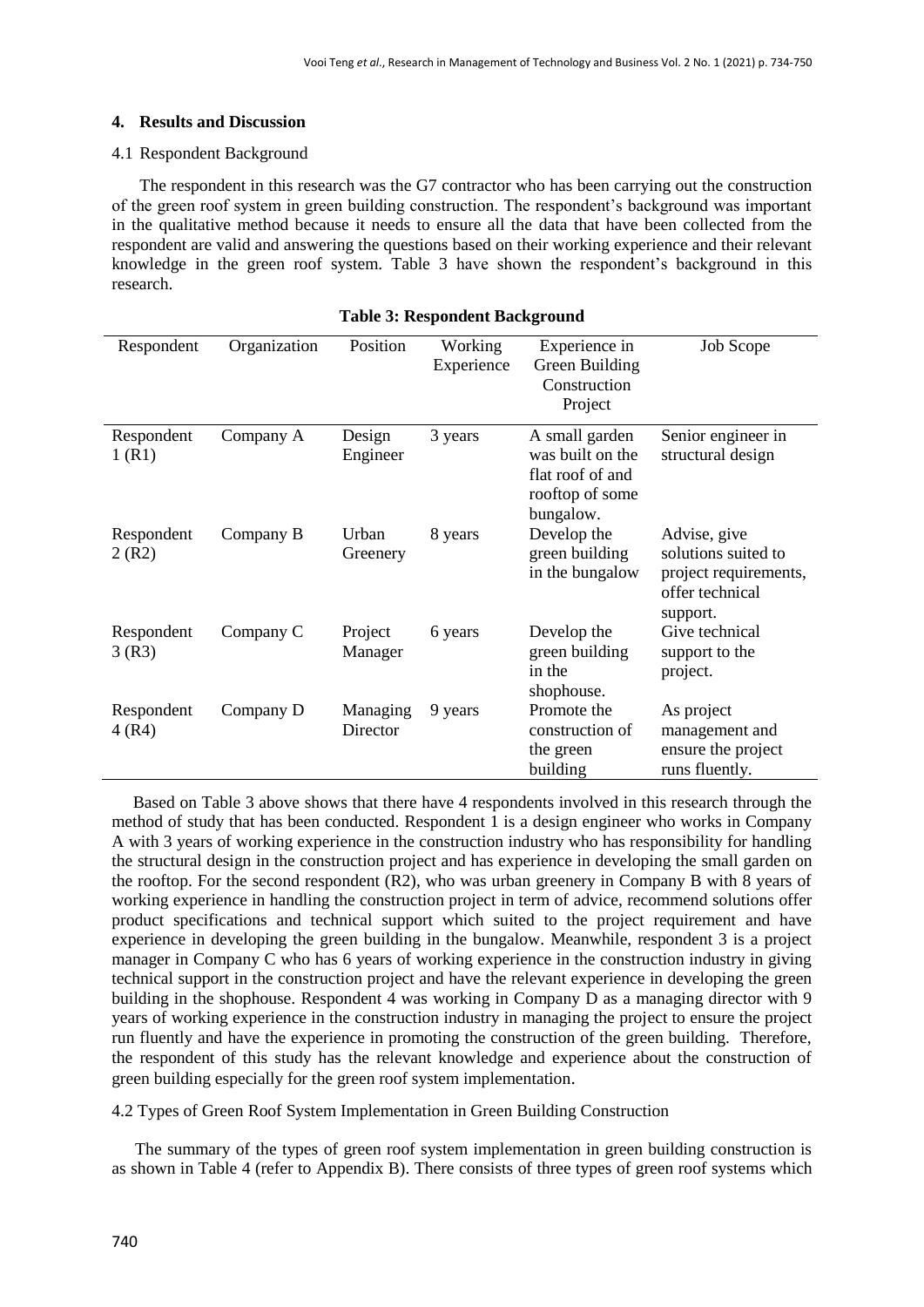is semi-intensive green roof system, intensive green roof system and extensive green roof system. The semi-intensive green roof system only requires minimal maintenance work, a medium-range of the cost implication of the roof system and functions as a small garden to the building. The specific height and the specific weight for semi-intensive green roof system is about 120-250mm and 120-300kg/m<sup>2</sup> which is having a medium range of height and weight to the intensive green roof system and the extensive green roof system. Other than that, the intensive green roof system was needed to regularly carry out the irrigation work and maintenance work. The specific height and the specific weight for these types of the green roof system is about 150-400mm and 180-500kg/ $m^2$  which is more height and more weight to other types of the green roof system. It required a higher implication cost when compared to other green roof systems and it also serves as a park-like garden on the business and public buildings. Lastly, the extensive green roof system has a lower implementation cost and lower maintenance work needed when compared to other green roof systems. It also does not require more irrigation work unless having a specific condition such as during a heatwave. The specific height and the specific weight for these types of the green roof system is about 60-200mm and 60-190kg/m<sup>2</sup> which is less height and less weight when compared to other types of the green roof system. It functions is act as an ecological protection layer and implemented on the small construction project which required instant greening.

# 4.3 Problems of Green Roof System Implementation in Green Building Construction

 The summary of the problems of green roof system implementation in green building construction is as shown in Table 5 (refer to Appendix C). Firstly, the problems are a lack of technical awareness who was expert in the construction of the green roof system. The lack of technical awareness in the installation of the green roof system may cause the worst case which is causing the roof to have a leaking problem in the future. Since it is not easy to build, it needs a specialist technical to install to prevent the structural issues, waterproofing issues and future maintenance problems. Besides, the lack of experience contractors may also lead to a problem in the implementation of the green roof system. The experienced contractor was needed in the construction project to prevent overrun of the time and budget, improper installation of the green roof system, failure of the green roof system function and some of the unsolved problems that may occur. Furthermore, the maintenance and operation work was another problem with the installation of the green roof system. It needs an expert or professional who has a proper understanding of the green roof system to reduce any unnecessary trouble that occurs in the maintenance and operation work. The design of the green roof system was difficult and complicated to maintain and difficult to carry out the maintenance and operation work. Other than that, the higher maintenance cost of the green roof system will lead to a problem with the implementation of the green roof system. It includes higher maintenance costs because it is still considered not common practice in Malaysia which caused the cost of services from landscapers will be higher than usual. It is an additional cost to the building owner since there contain an additional landscape to maintain.

In addition, the construction of the green roof system requires a huge cost, which will cause a problem to the people. The huge cost of the installation work is due to the limitation of the green roof suppliers, green materials and expertise in our country have caused the higher implementation cost of the green roof system. Besides that, the variation of the dead load was one of the problems in the implementation of the green roof system. It needs to consider the self-weight of the layered soil, plant, and hardware like drainage system which will directly be applied to the designed roof and contribute additional weight to the roof. Dead loads pertain to the weight of the roofing structure with the permanent components and the weight of the construction materials and need to be considered before developing the green roof system. Moreover, the complicated design of the green roof system may also cause a problem to the construction work. The complicated design needs continuous communication and instruction between the landscape, civil and structural consultant to ensure the green roof system can be implemented and functioned well. The design of the green roof system requires to accommodate the water retention, suitable drainage, structural loading and the depth of green roof growing substrate. Lastly, the green roof system implementation was more expensive than the conventional roof because the green roof system is still not common practice in Malaysia which caused the cost of implementing the green roof system to become higher. It needs a complicated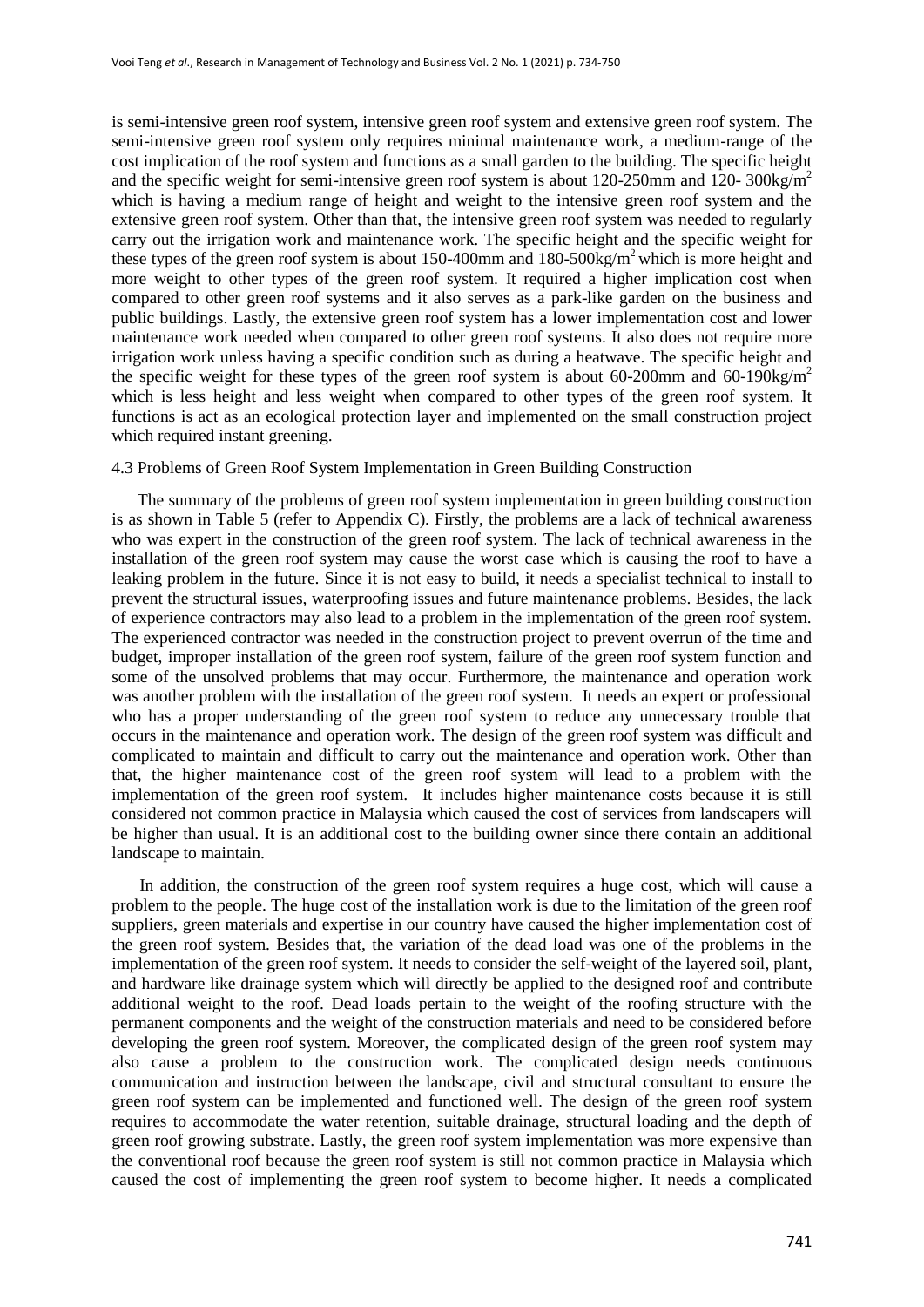design, expensive green material, limited local expertise, which reason the implementation cost of the green roof system higher than a conventional roof.

#### 4.4 Benefits of Green Roof System Implementation in Green Building Construction

 The summary of the benefits of green roof system implementation in green building construction is as shown in Table 6 (refer to Appendix D). Firstly, the benefit of the implementation of the green roof system is it enhances indoor thermal comfort. The roof system has the features of absorbing the heat from the sun and directly transmitted it to the roof and the layers of soil which can maintain the low temperature of the roof. It also shades the building and absorbs less heat from the sun and reducing the temperature of the roof which can cool the surrounding air through evapotranspiration. Besides, the implementation of the green roof system also has benefits in stormwater management which can retain rainwater and reduce the flow of runoff into the drainage system to prevent overflows of rainwater. It also consists of the layer of plant material, which can absorb water, capture water when raining and slowly releasing it through evaporation and plant use.

Furthermore, the green roof system also enhances biodiversity on the rooftop by providing a substitute habitat. It also incorporates different vegetation layers and landscaping features to increase opportunities for wildlife to feed and shelter. Other than that, the green roof system has enhanced providing an attractive space for tenants and occupants by providing extra space on top of the roof for their rest area and recreation. It offers a space for peace and relaxation in bustling cities and environments and becomes an aesthetic feature of the building. Besides that, the green roof system implementation has enhanced in reducing the air pollution and greenhouse gases within natural plants planting in the rooftop which can create a stable ecosystem for the surrounding development. It also acts as a filter that removes contaminants in the air as well as greenhouse gases, improving the air quality which can protect the environment. In addition, the implementation of the green roof system also enhances human health by reducing pollution and greenhouse gases. The green plant on the rooftop also beneficial to human health. Lastly, the green roof system has provided a new habitat for plants and animals by facilitating habitat restoration and provide a new habitat to them. Urban green roofs provide a habitat for migrating and breeding birds and their arthropod prey.

# **5. Conclusion**

 In this study, the research objective was achieved which is to identify the type of green roof system implementation in green building construction. These consist of three types of green roof systems which are semi-intensive green roof system, intensive green roof system and extensive green roof system. The second objective that has been achieved is to identify the problems of green roof system implementation in green building construction. The problems in the implementation of the green roof system are the lack of technical awareness and experience contractor, require a huge cost of implication, maintenance and operation work, complicated design, a variation of dead load, higher maintenance cost and the implementation of the green roof system is more expensive than the conventional roof are the problems associated with the implication of the green roof system. The third objective that has been achieved is to determine the benefits of green roof system implementation in green building construction. The benefits in the construction of green roof system are providing indoor thermal comfort, stormwater management, biodiversity, provide an attractive space for occupants and tenants, reduce air pollution and greenhouse gases, enhance human health and provide a new habitat for plants and animals were the benefits with the installation of the green roof system.

 The limitation in this research that the researcher has been identified when conducting the research. The first limitation is a respondent corporation. The data collection was done through distribute the interview question to the selected respondent through email. However, the response rate from the company did not reach the expectation because most of the email was ignored by the respondents. Besides, one of the limitations that occur to the researcher is the limit of reference sources to write a literature review in this research. This is because there was a lack of reference material that relates to the research topic which is the implementation of the green roof system in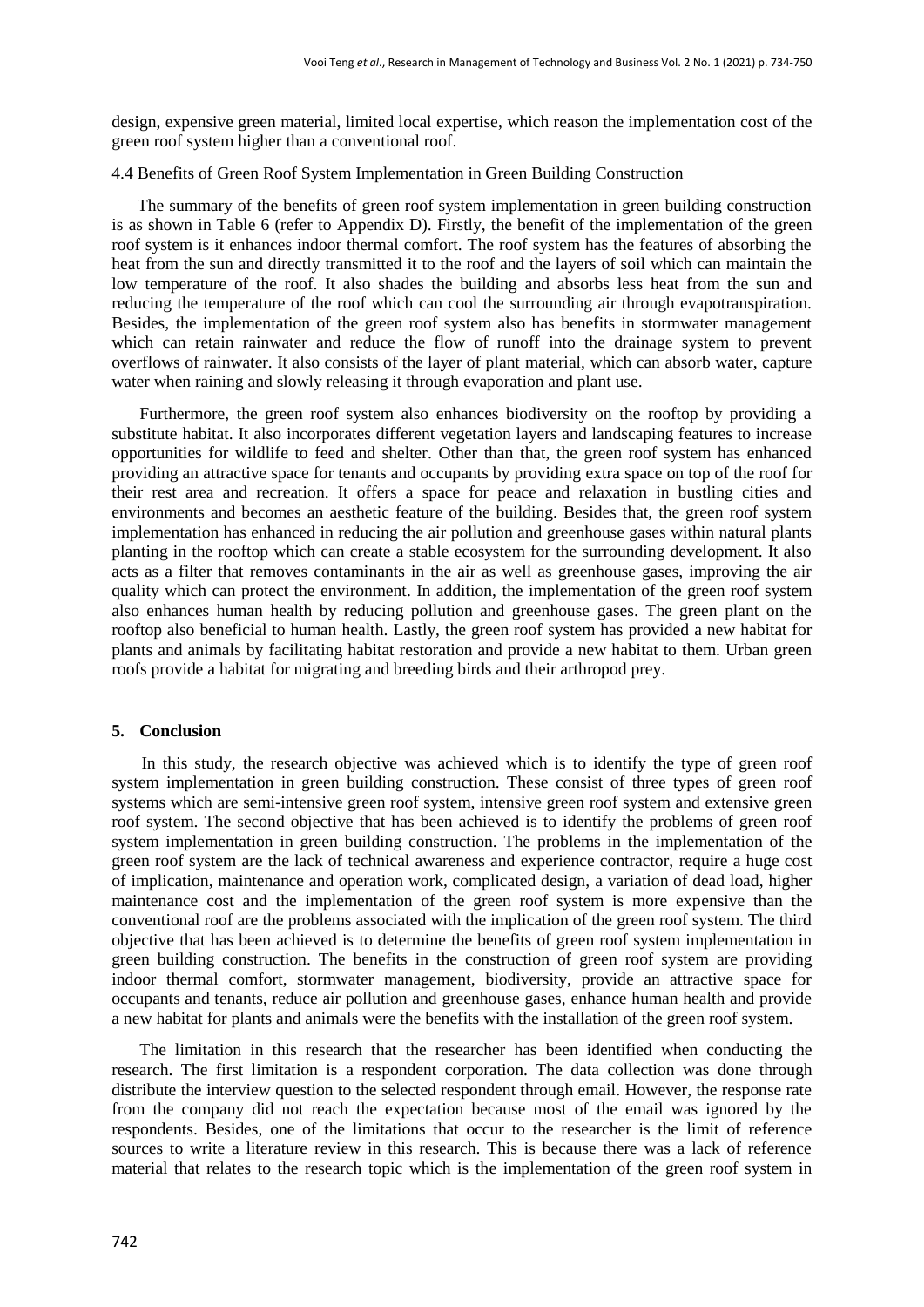green building construction. Lastly, another limitation in this research was the limitation of time when carrying out the research work. Researchers have spent more time finding the relevant research material about the research topic.

 The recommendation for the construction industry is to improve the construction of green roof systems in the future. The green roof system construction usually faces the problems of lack of technical awareness and lack of experience contractor in run out the construction of the green roof system. Due to that, the green construction industry can import the profession from overseas to resolve the problem. The construction industry also can promote the construction of the green roof system to increase more of the technical and the contractor. For the problem of maintenance and operation work, it usually needs a technical who have a proper understanding to reduce any unnecessary trouble in maintenance and operation work. In order to resolve these problems, the company can provide more practices and courses to their work to increase their knowledge and expertise about the green roof system. Other than that, the recommendation for future research which regards the implementation of the green roof system, these are some of the recommendations that are suggested by the research are this research study can be continued by studying because the green roof system implementation still rarely in our country and it requires more related research to improve and enhance the implementation of the green roof system.

#### **Acknowledgment**

 The authors would like to thank the Faculty of Technology Management and Business, University Tun Hussein Onn Malaysia for its support.

#### **References**

- BabakRaji & Martin, J. & Tenpierik & Andyvan & Dobbelsteen. (2015). The impact of greening systems on building energy performance: A literature review. Renewable and Sustainable Energy Reviews, Volume 45, pp. 610-623
- Bianchini, F. & Hewage, K. (2012). How "green" are the green roofs? Lifecycle analysis of green roof materials*. Building and Environment.* 48, pp. 57-65.
- Castleton, H. F. & Stovin, V. & Beck, S. & Davison, J. (2010). Green roofs; building energy savings and the potential for retrofit. *Energy and Buildings, 42*(10), pp. 1582-1591. doi: 10.1016/j.enbuild.2010.05.004
- Cantor, S. L. (2008). Green Roofs in Sustainable Landscape Design. *Choice Reviews Online,* pp. 352. ISBN: 978‐ 0‐ 393‐ 73168‐ 2
- Chrisman, S. (2005). Green Roofs: Ecological Design and Construction. Retrieved from: [https://www.amazon.com/Green-Roofs-Ecological-Design-](https://www.amazon.com/Green-Roofs-Ecological-Design-%09Construction/dp/0764321897) Construction/dp/0764321897
- Chan, A. P. C. & Darko, A. & Olanipekun, A. O. & Ameyaw, E. E. (2018). Critical Barriers to Green Building Technologies Adoption in Developing Countries: The Case of Ghana*. Journal of Cleaner Production*. 172, pp. 1067-1079
- Charlie, M & Stuart, B. (2011). The Benefits and Challenges of Green Roofs on Publican Commercial Buildings. *A Report of the United States General Services Administration*. Vol 8. pp.11-33
- [Clavero,](https://esub.com/author/jennyc/) J. (2018). Top 6 issues facing the construction industry in 2018. Retrieved from [:https://esub.com/top](https://esub.com/top-%09issues-facing-the-%09construction-industry-in-2018/)[issues-facing-the-construction-industry-in-2018/](https://esub.com/top-%09issues-facing-the-%09construction-industry-in-2018/)
- Dunnett, N. (2010). People and nature: Integrating aesthetics and ecology on accessible green roofs. *Acta Horticulture* 881. pp. 641-652
- Dwikojuliardi, R. (2015). Malaysia and Construction Industry Present. Retrieved from: [https:/](https://www.researchgate.net/publication/297403568_Malaysia_and_Construction_Industry_Present/re%09ferences) [/www.researchgate.net/publication/297403568\\_Malaysia\\_and\\_Construction\\_Industry\\_Present/references](https://www.researchgate.net/publication/297403568_Malaysia_and_Construction_Industry_Present/re%09ferences)
- Green Building Index. (2013). What is a Green Building? Retrieved from: [http://www.greenbuildingindex.org](http://www.greenbuildingindex.org/why-green-buildings.html) [/why-green-buildings.html.](http://www.greenbuildingindex.org/why-green-buildings.html)
- Griffin, C. T. & Knowles, C. & Theodoropoulos, C. & Allen, J. H. (2010). Barriers to the implementation of sustainable structural materials in green buildings. Retrieved from: [http://www.web.pdx.edu/~cgriffin/r](http://www.web.pdx.edu/~cgriffin/research/cgriffin_greening_text.pdf) [esearch/cgriffin\\_greening\\_text.pdf.](http://www.web.pdx.edu/~cgriffin/research/cgriffin_greening_text.pdf)
- Hui, S. C. M. & Chu, C. H. T. (2009). Green roofs for stormwater mitigation in Hong Kong, In Proc. of the Joint Symposium 2009: *Design for Sustainable Performance*, Kowloon Shangri-La Hotel, Hong Kong, pp. 10.1-10.11.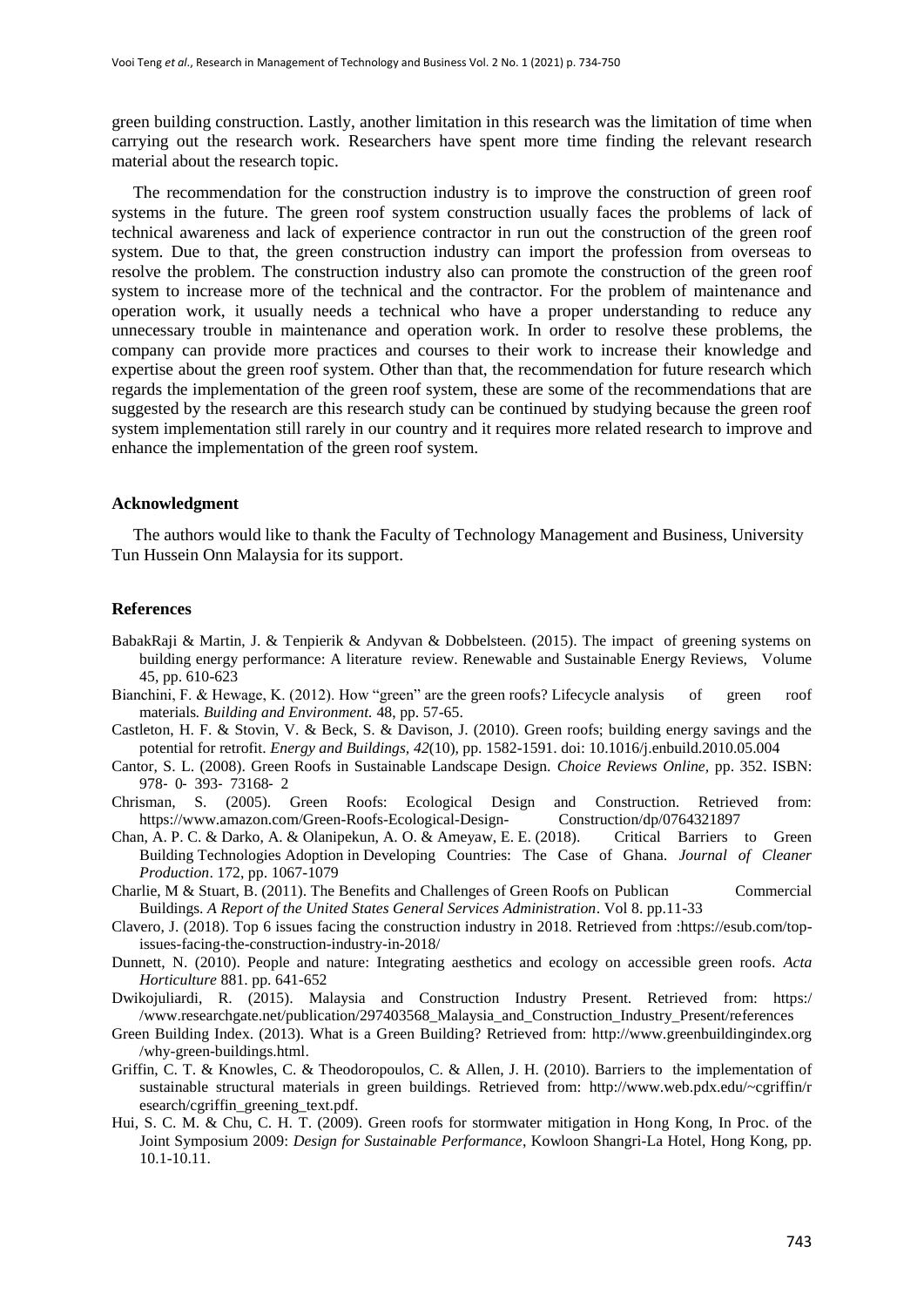- Hui, S. C. M. (2006). Benefits and potential applications of green roof systems in Hong Kong. *In Proceedings of the 2nd Megacities International Conference 2006,* pp. 351-360.
- Hwang, B.-G., & Tan, J. S. (2012). Sustainable Project Management for Green Construction. *Challenges, Impact and Solutions*, pp. 9.
- Ismail, Z. & Haziq. A. & Nasyairi, A. (2012). Obstacles to Adopt Green Roof in Malaysia. *CHUSER 2012 - 2012 IEEE Colloquium on Humanities, Science and Engineering Research*. Vol. 10. pp.1109-1123
- Kamarudin, A. B. & Mohd Fazli, M. S. & Md Nor Hayati, T., Ismi, R., & Norhana, M. (2011). Green technology compliance in Malaysia for sustainable business. *Journal of Global Management*, Vol 2(1). pp. 55-65
- Kettha. (2010). Definition of Green Technology. Ministry of Energy, Green Technology and Water. Retrieved from[: http://www.gpnm.org/e/articles/Definition-of-Green-Technology-by-](http://www.gpnm.org/e/articles/Definition-of-Green-Technology-by-%09KETTHA-%09Ministry-of-Energy-Green-Technology-and-Water-a5.html) KETTHA Ministry-of-Energy-[Green-Technology-and-Water-a5.html](http://www.gpnm.org/e/articles/Definition-of-Green-Technology-by-%09KETTHA-%09Ministry-of-Energy-Green-Technology-and-Water-a5.html)
- Linda, P. (2013). What is Green Building and Why is it Important? Retrieved from: https://greengroundswell.com/what [-is-green-building-and-why-is-it-important/2013/04/08/](https://greengroundswell.com/what%09-is-green-building-and-why-%09is-it-%09important/2013/04/08/)
- Long, B. (2006). Green Roof Media Selection for The Minimization of Pollutant Loadings In Roof Runoff. *Proceedings of the Water Environment Federation*. pp. 5528-5548. 10.2175/193864706783775892
- [Nichols,](https://usgreentechnology.com/author/megan-nichols/) M. (2016). Green Building Challenges. Retrieved from: [https://usgreentechnology.com/green](https://usgreentechnology.com/green-%09building-challenges/)[building-challenges/](https://usgreentechnology.com/green-%09building-challenges/)
- Oberndorfer, E. & Lundholm, J. & Bass, B. (2007). Green roof as an urban ecosystem: Ecological structures, functions, and services. *Bioscience*, Vol. 57, pp. 823-833.
- Raji, B. & Tenpierik, M. J. & Van Den Dobbelsteen, A. (2015). The impact of greening systems on building energy performance: A literature review. *Renewable and Sustainable Energy Reviews*, Vol. 45, pp. 610-623
- Rustom, N. H. (2014). Promoting Green Buildings Practices in Palestine. *International Journal of Sustainable and Green Energy.* 8. pp. 20-33.
- Sharif, S. & Kamaruzzaman, S. N. & Pitt, M. (2014). Implementation of green building projects in Malaysia: issues and challenges*. Journal of Building Performance,* 9 (2). pp. 1-3. ISSN 2180-2106
- Snodgrass, E. C. & McIntyre, L. (2010). The Green Roof Manual. Performance monitoring of three eco-roofs in Portland, Oregon*. Urban Ecosystems,* 11, pp. 349-359.
- Salter, N. (2018). Disadvantages of green roofs. Retrieved from: [https://www.hunker.com/1200](https://www.hunker.com/12003790/disadvantages-of-green-roofs) [3790/disadvantages-of-green-roofs](https://www.hunker.com/12003790/disadvantages-of-green-roofs)
- Samari, M. & Godrati, N. & Esmaeilifar, R. & Olfat, P. & Mohd Shafiei, M. W. (2013). The investigation of the barriers in developing the green building in Malaysia. *Modern Applied Science*, Vol. 7(2). pp. 68-73
- Shams, S. & Ismail, A. & Zania, A. & Asmirolasmi, M. (2018). Challenges and opportunities of green roof in building design: A case study in Bandar Seri Begawan. *Malaysian Construction Research Journal*. Vol. 5. pp. 113-123
- [Velazquez,](https://www.greenroofs.com/author/linda/) L. (2010). Green Roof Construction-Structural Considerations. Retrieved from: <https://www.greenroofs.com/2010/10/07/green-roof-construction-structural-considerations/>
- Yaman, R. & Esa, M. R. & Rashid, A. & Adnan, H. (2011). Obstacles in Implementing Green Building Projects in Malaysia. *Australian Journal of Basic and Applied Science*. 5(12), pp.1806-1812.
- Yudelson, J. (2008). The Green Building Revolution. United States: Island Press. Zainul Abidin, N. (2009). Sustainable construction in Malaysia. Developer"s awareness. Retrieved from: <http://eprints.usm.my/20303/1/sustaina>
- [Zein,](https://www.eco-business.com/about/profile/9864/) Z. (2018). 5 ways green buildings are good for your health. Retrieved from: [https://www.eco](https://www.eco-business.com/news/5-ways-green-buildings-are-good-for-%09your-health/)[business.com/news/5-ways-green-buildings-are-good-for-](https://www.eco-business.com/news/5-ways-green-buildings-are-good-for-%09your-health/) your-health/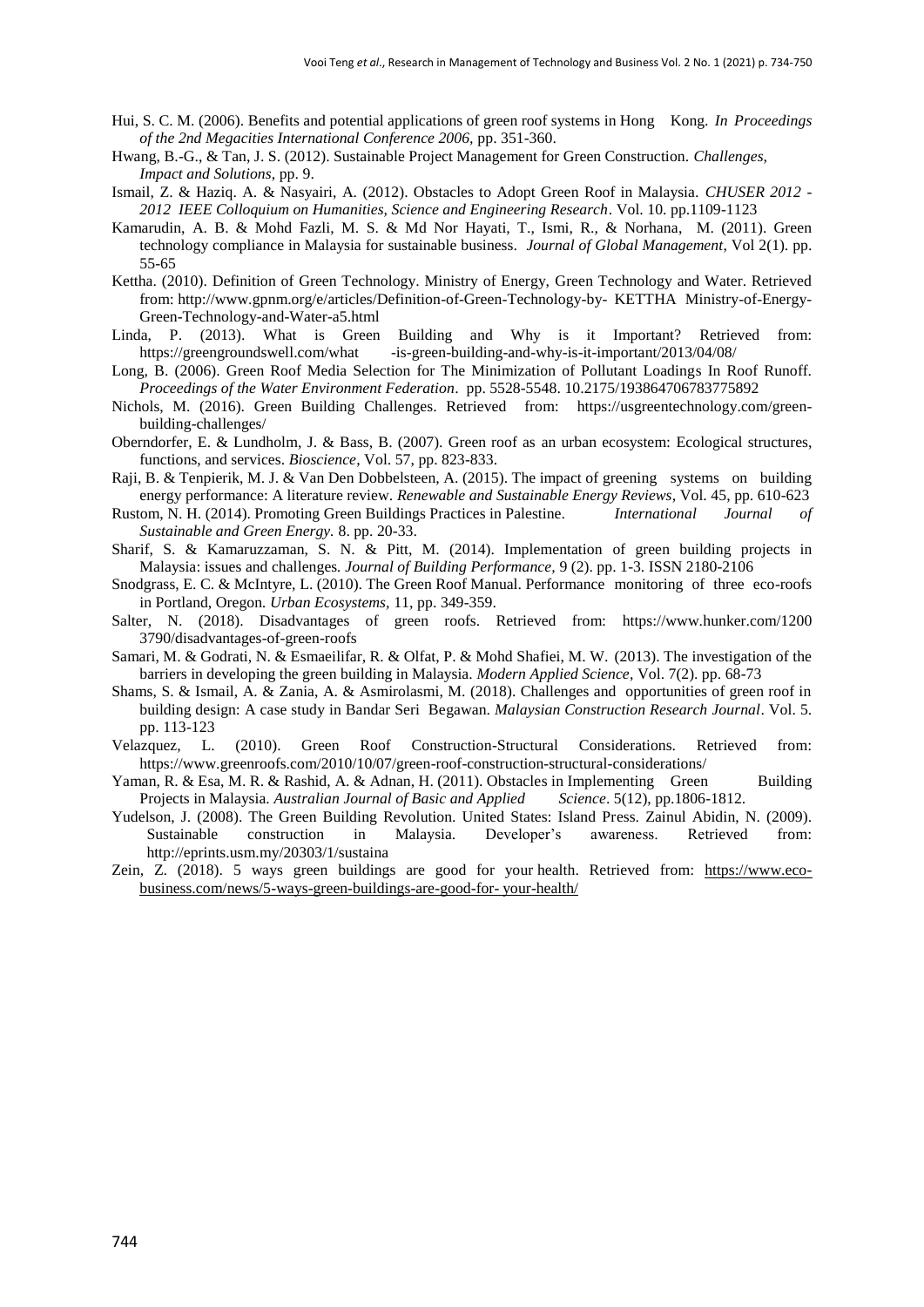# **Appendix A**





**Figure 2: Flow chart of research methodology**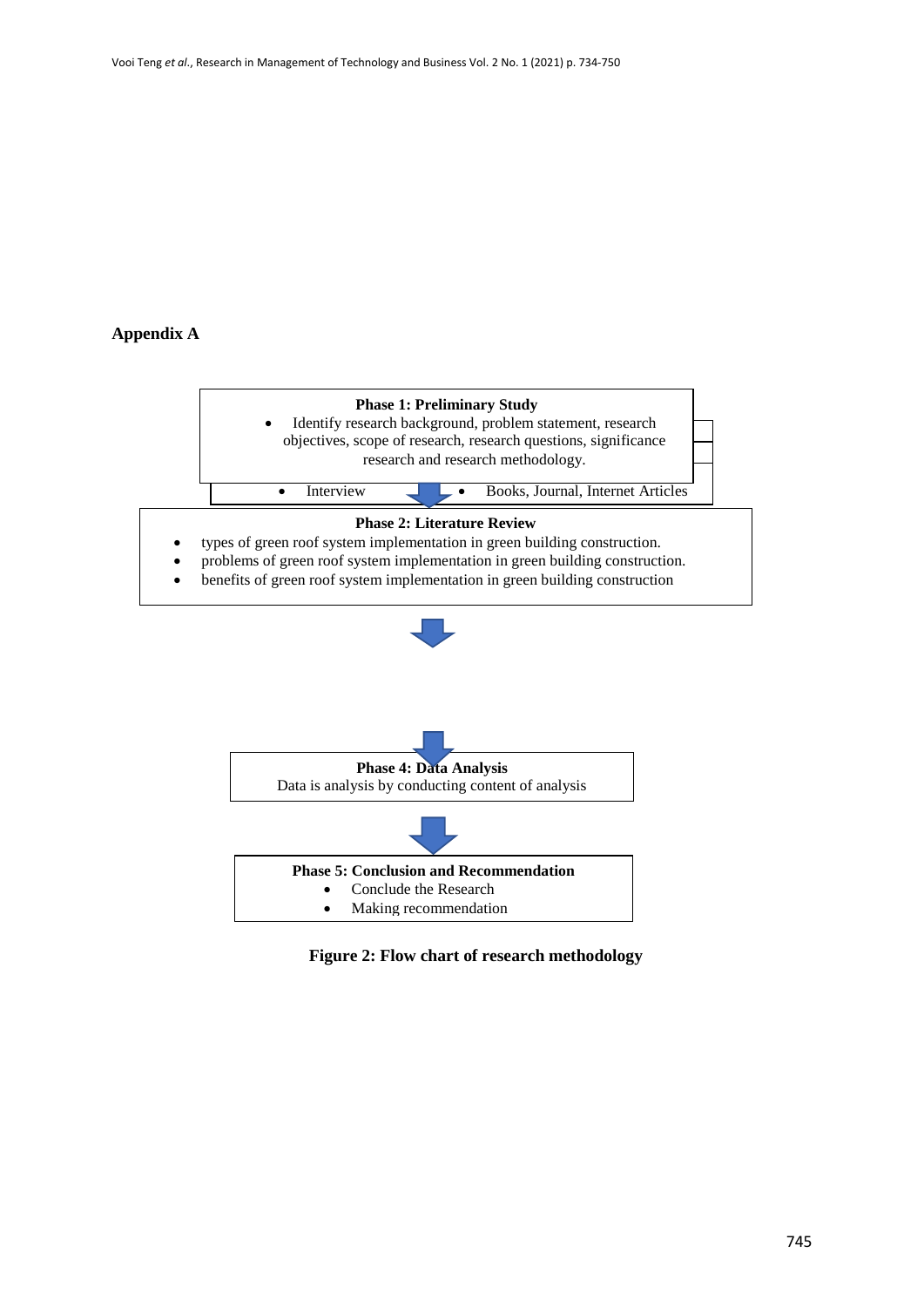# **Appendix B**

**Table 4: Types of green roof system implementation in green building construction**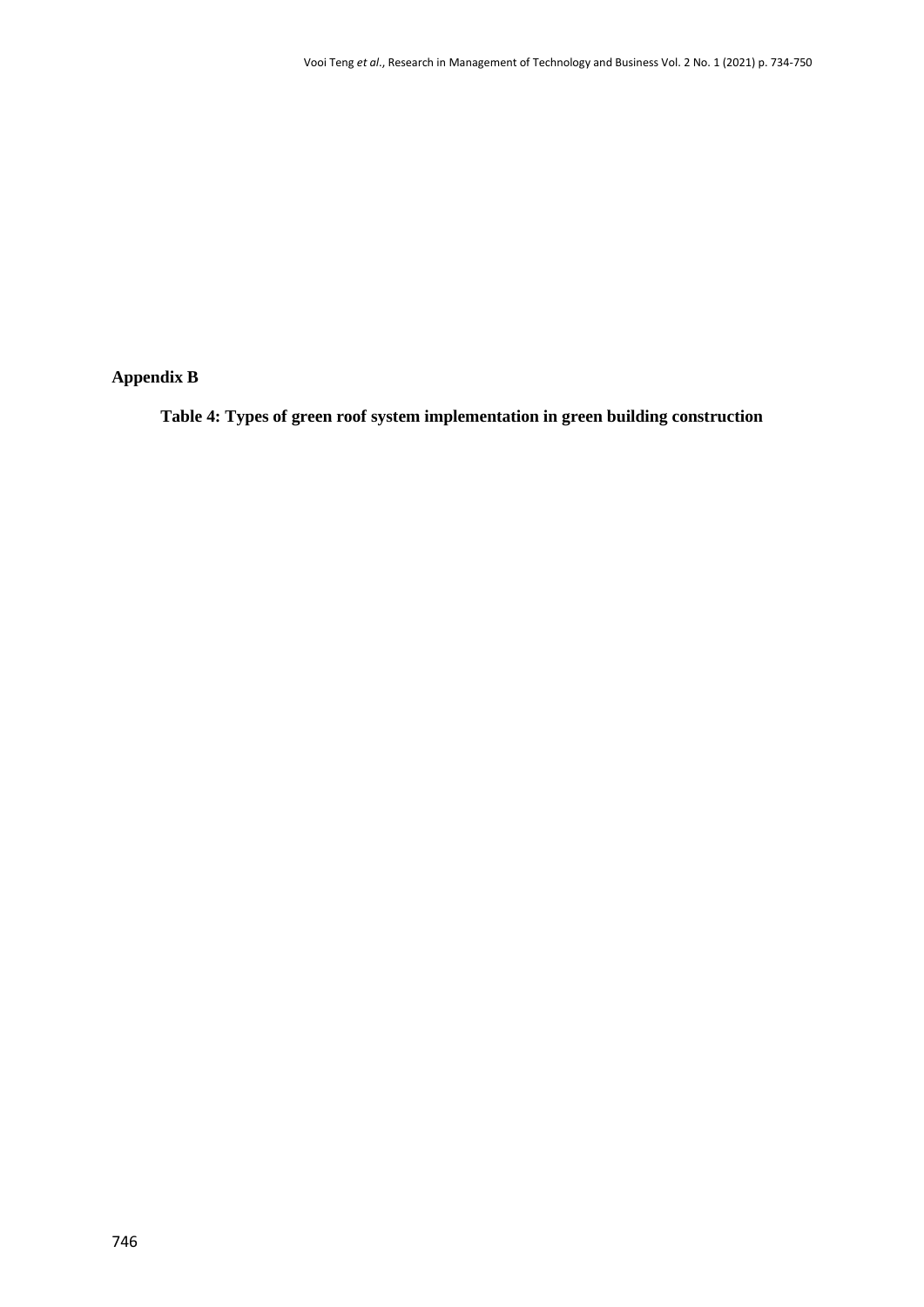| Questions                            | R1                                                                                                                                                                           | R2                                                                                                                                                      | R <sub>3</sub>                                                                                                   | R4                                                                                                           |
|--------------------------------------|------------------------------------------------------------------------------------------------------------------------------------------------------------------------------|---------------------------------------------------------------------------------------------------------------------------------------------------------|------------------------------------------------------------------------------------------------------------------|--------------------------------------------------------------------------------------------------------------|
|                                      |                                                                                                                                                                              |                                                                                                                                                         |                                                                                                                  |                                                                                                              |
| Types of green<br>roof system        | Semi-intensive<br>green roof<br>system                                                                                                                                       | Intensive green<br>roof system                                                                                                                          | Extensive green roof<br>system                                                                                   | Extensive green<br>roof system                                                                               |
| Carry out the<br>irrigation work     | The large<br>building will<br>install a<br>mechanical<br>sprinkler system<br>for watering the<br>plant while<br>small roof<br>garden usually<br>waters the plant<br>manually | Regularly carry<br>out the irrigation<br>work and auto<br>irrigation for the<br>plant community                                                         | Use dripline<br>irrigation system<br>and least to carry<br>out irrigation work.                                  | No need to carry<br>out irrigation<br>work,<br>unless specified<br>example, during<br>a heat wave            |
| Types of plant                       | Grass-Herbs                                                                                                                                                                  | Trees                                                                                                                                                   | <b>Moss</b>                                                                                                      | Grass                                                                                                        |
| community                            | <b>Shrubs</b><br>٠<br>Lawns<br>$\bullet$                                                                                                                                     | Lawn<br><b>Shrubs</b>                                                                                                                                   | Grass                                                                                                            | Herb                                                                                                         |
| Carry out the<br>maintenance<br>work | Maintenance<br>work was<br>minimal and<br>annual<br>maintenance for<br>checking the soil<br>condition.                                                                       | Regularly carry<br>out the<br>maintenance work                                                                                                          | Monthly visits to<br>weed and check<br>irrigation system for<br>first-year and<br>low maintenance<br>work needed | once per 2<br>months visitation<br>for subsequent<br>years and least<br>compare to<br>another roof<br>system |
| Specific height                      | 120-250 mm                                                                                                                                                                   | 150-400 mm                                                                                                                                              | 60-200 mm                                                                                                        | 80-200 mm                                                                                                    |
| Specific weight                      | 120-300 kg/m <sup>2</sup>                                                                                                                                                    | 180-500 kg/m <sup>2</sup>                                                                                                                               | 60-150 kg/m <sup>2</sup>                                                                                         | 80-190 kg/m <sup>2</sup>                                                                                     |
| <b>Cost Implication</b>              | Lower range of<br>implication cost<br>when compared<br>to intensive<br>green roof<br>system but<br>slightly higher<br>than extensive<br>green roof                           | Higher range of<br>prices when<br>compared to<br>intensive green<br>roof system and<br>extensive green<br>roof and high<br>range of<br>implication cost | Low range when<br>compare with<br>another green roof<br>system                                                   | Low range when<br>compare to<br>another green<br>roof system                                                 |
| Usage                                | Functioned as<br>recreation area,<br>reduce slightly<br>temperature in a<br>confined<br>building                                                                             | Install within the<br>business and<br>public buildings<br>As garden amenity<br>space                                                                    | As an ecological<br>protection layer                                                                             | Smaller projects<br>requiring<br>'Instant<br>greening'                                                       |

# **Appendix C**

**Table 5: Problems of green roof system implementation in green building construction**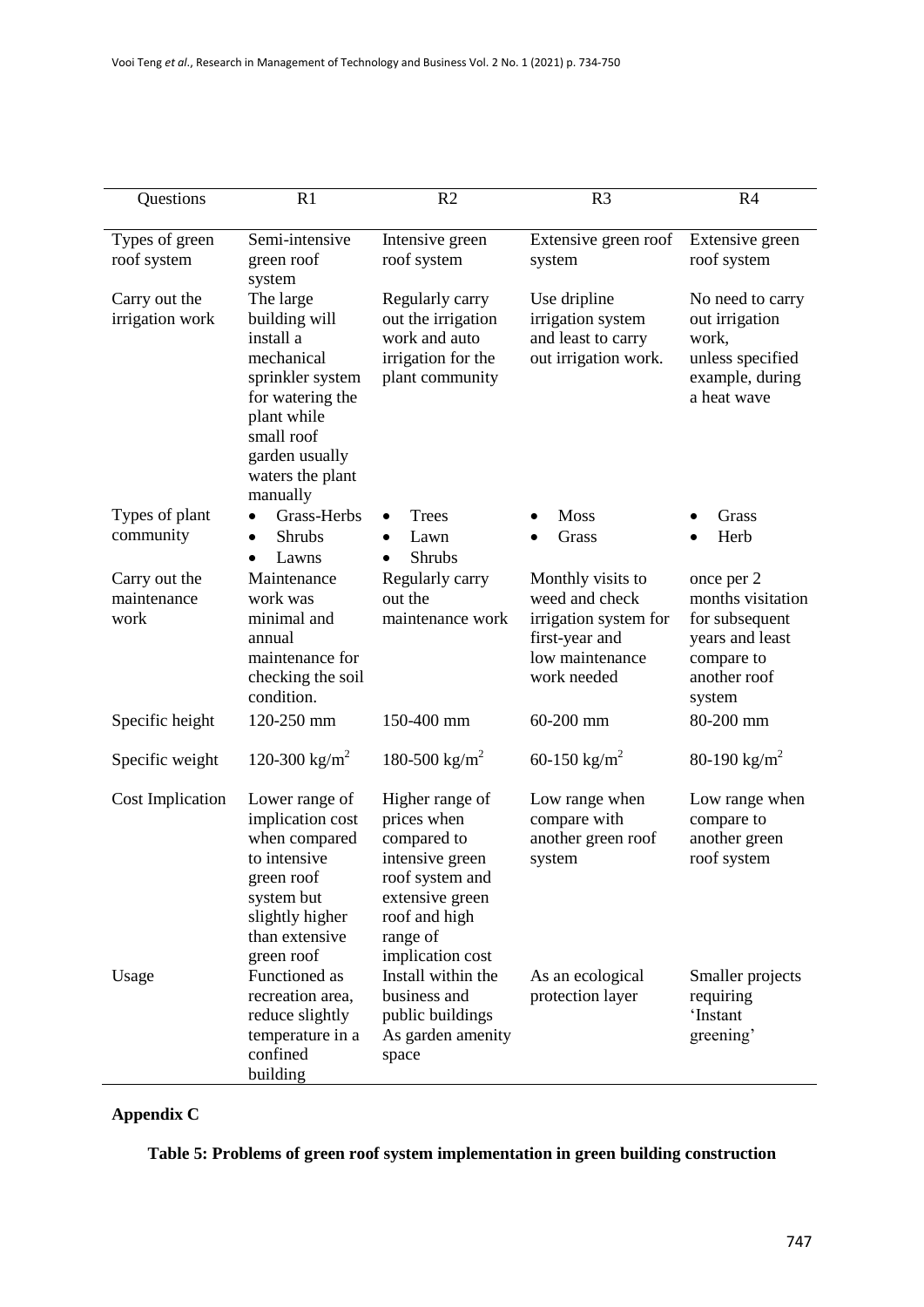| Problems      | R1                                          | R <sub>2</sub>                    | R <sub>3</sub>                        | R <sub>4</sub>                         |
|---------------|---------------------------------------------|-----------------------------------|---------------------------------------|----------------------------------------|
| Lack of       | Inconsistence in                            | May cause the                     | Structural issues,                    | Need a specialist                      |
| Technical     | the installation                            | roof face problem                 | waterproofing                         | contractor to                          |
| Awareness     | cause the roof                              | in the future for                 | issues, and future                    | give advice and                        |
|               | system to have a                            | example leakage                   | maintenance                           | install.to prevent                     |
|               | leaking problem in                          | problem                           | problems.                             | problems occur.                        |
|               | the future.                                 |                                   |                                       |                                        |
| Lack of       | Cause the budget                            | Unsuccessful                      | Failure of the green                  | Improper of the                        |
| Experience    | and time overrun of                         | installation of the               | roof function and                     | installation of                        |
| Contractor    | the project and                             | green roof system<br>and function | increase the project                  | green roof                             |
|               | improper<br>installation of the             | failure                           | budget and cost                       | system and<br>some unsolved            |
|               | roof system                                 |                                   |                                       | problems may                           |
|               |                                             |                                   |                                       | occur.                                 |
| Maintenance   | Needs proper                                | Difficult maintain                | Minimal                               | Costly to carry                        |
| and Operation | understanding to                            | and                               | maintenance                           | out the work and                       |
| Work          | reduce trouble in                           | complicated to                    | required and needs                    | need to spend                          |
|               | maintenance and                             | carry out                         | an expert to carry                    | more to maintain                       |
|               | operation work.                             | maintenance and                   | out maintenance                       | its aesthetic.                         |
|               |                                             | operation work                    | work                                  |                                        |
| Higher        | not common in                               | It is an additional               | Depends on the                        | The green roof                         |
| Maintenance   | Malaysia and                                | cost since there is               | type of green roof                    | will need only                         |
| Cost          | the cost of services                        | an additional                     | installed.                            | minimal                                |
|               | from the                                    | landscape to                      |                                       | maintenance.                           |
|               | landscaper will be                          | maintain.                         |                                       |                                        |
|               | higher than usual.                          |                                   |                                       |                                        |
| Huge Cost of  | It is because of the                        | Lack of expertise                 | The limitation of                     | The green                              |
| Construction  | limitation of green                         | in constructing                   | green materials                       | material and                           |
|               | roof suppliers and                          | the green roof.                   | supply in our                         | expertise were                         |
|               | causes the higher                           |                                   | country.                              | limited and                            |
|               | cost.                                       |                                   |                                       | cause the                              |
|               |                                             |                                   |                                       | construction cost<br>of the green roof |
|               |                                             |                                   |                                       | system high.                           |
|               |                                             |                                   |                                       |                                        |
| Variation of  | The self-weight of                          | Planting media                    | It depends on what                    | Dead loads                             |
| Dead Load     | layer soil itself and                       | and hardware<br>contribute        | kind of green                         | pertain to the                         |
|               | the self-weight of<br>the plant is directly |                                   | roofing system. A<br>dead load of the | weight of the<br>roofing structure     |
|               | applied to the                              | additional weight<br>to the roof  | extensive green                       | with the                               |
|               | designed roof                               |                                   | roof system was                       | permanent                              |
|               |                                             |                                   | minimal.                              | components.                            |
| Complicated   | The complicated                             | The complicated                   | It needs a                            | The green roof                         |
| Design        | design needs                                | design to ensure                  | complicated design                    | design needs to                        |
|               | continuous                                  | the green roof                    | to ensure the roof                    | accommodate                            |
|               | communication and                           | system can                        | system can be                         | adequate water                         |
|               | instruction between                         | function well                     | implemented well                      | retention,                             |
|               | the landscape and                           | to prevent                        |                                       | suitable                               |
|               | civil and structural                        | structural failure.               |                                       | drainage,                              |
|               | consultant.                                 |                                   |                                       | structural                             |
|               |                                             |                                   |                                       | loading                                |
|               |                                             |                                   |                                       | substrate.                             |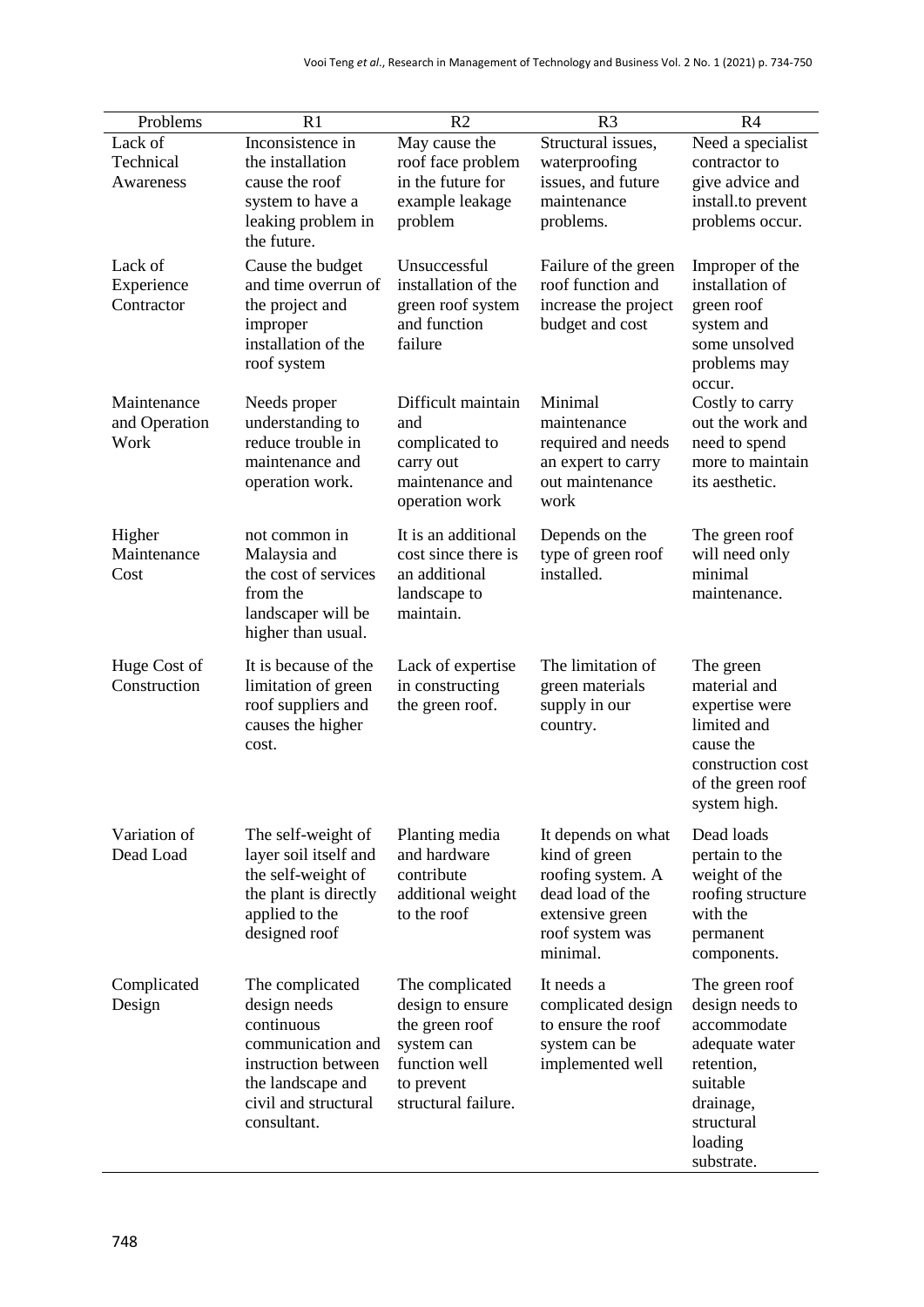| Implementation     | The green roof      | It requires a more | The imported        | Material use for |
|--------------------|---------------------|--------------------|---------------------|------------------|
| of Green Roof      | system is still not | complicated        | materials and       | constructing the |
| <b>System More</b> | common practice     | design and         | limited local       | green roof       |
| Expensive than     | in Malaysia which   | expensive          | expertise cause the | system is higher |
| Conventional       | caused the cost of  | material for       | implementation      | than a           |
| Roof               | implementation      | constructing the   | cost of the green   | conventional     |
|                    | higher.             | green roof         | roof system high.   | roof.            |
|                    |                     | system.            |                     |                  |

**Appendix D** 

**Table 6: Benefits of green roof system implementation in green building construction**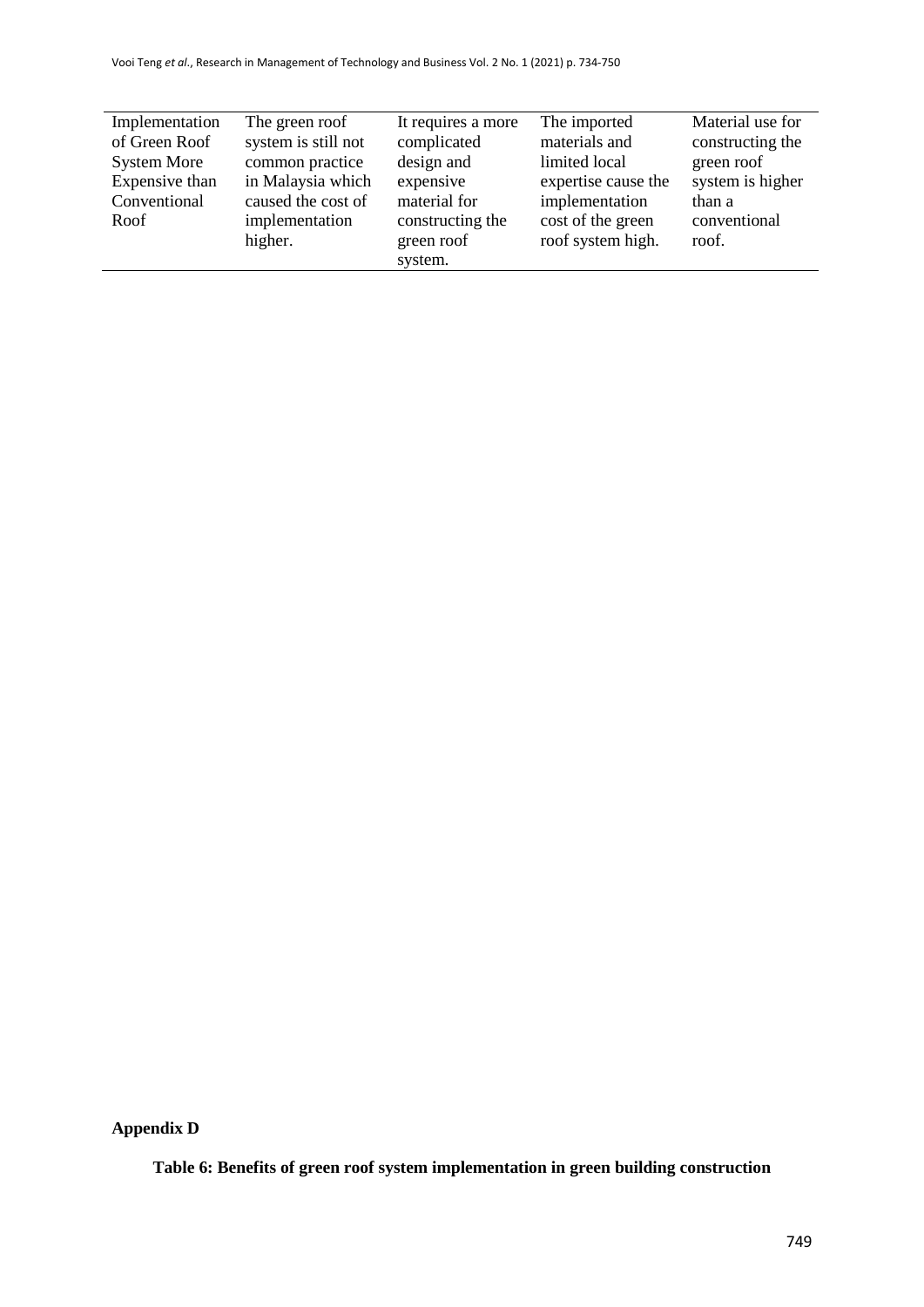| <b>Benefits</b>                                         | R1                                                                                                                                                                                                                                                       | R <sub>2</sub>                                                                                                                                                                                                                                                                      | R <sub>3</sub>                                                                                                                                                                                                                            | R <sub>4</sub>                                                                                                                                                                                                                         |
|---------------------------------------------------------|----------------------------------------------------------------------------------------------------------------------------------------------------------------------------------------------------------------------------------------------------------|-------------------------------------------------------------------------------------------------------------------------------------------------------------------------------------------------------------------------------------------------------------------------------------|-------------------------------------------------------------------------------------------------------------------------------------------------------------------------------------------------------------------------------------------|----------------------------------------------------------------------------------------------------------------------------------------------------------------------------------------------------------------------------------------|
| <b>Indoor Thermal</b>                                   | It absorbing                                                                                                                                                                                                                                             | Shade buildings and                                                                                                                                                                                                                                                                 | It cools the                                                                                                                                                                                                                              | The green roof                                                                                                                                                                                                                         |
| Comfort<br>Stormwater<br>Management                     | heat from the<br>sun and directly<br>transmitted to<br>the roof and the<br>layers of soil<br>and maintaining<br>the low<br>temperature of<br>the roof<br>It can catch the<br>rainwater from<br>directly using<br>pipe discharge<br>into the<br>drainage. | absorb less heat from<br>the sun and reducing<br>the temperature of the<br>roof and cools the<br>surrounding air<br>through<br>evapotranspiration.<br>Green roofs retain<br>rainwater and reduce<br>the flow of runoff into<br>the drainage to<br>prevent overflows of<br>rainwater | surface<br>temperature by<br>moisture content,<br>the gap between<br>green roof and<br>roof slab as air<br>gap to regulate<br>temperature<br>change.<br>It reduces and<br>delays rainwater<br>from flowing into<br>the drainage<br>system | system has the<br>possibility to cool<br>the ambient air to<br>provide thermal<br>comfort to the<br>users.<br>Green roofs have<br>a layer of plant<br>material that<br>absorbs and<br>capture water,<br>slowly releasing<br>it through |
| Biodiversity                                            | Increase the<br>biodiversity on<br>the rooftop<br>More plants and<br>animals in the<br>roof system                                                                                                                                                       | Providing substitute<br>habitats for flora and<br>fauna                                                                                                                                                                                                                             | Incorporate<br>different<br>vegetation layers<br>and<br>increase<br>opportunities for                                                                                                                                                     | evaporation.<br>Green areas on<br>the rooftop can<br>provide<br>replacement<br>habitats for flora<br>and fauna                                                                                                                         |
| <b>Attractive Space</b><br>for tenants and<br>occupants | Provide extra<br>space on top of<br>the roof for their<br>rest area<br>For accessible<br>roofs, the green<br>space serves as<br>an attractive<br>gathering point.                                                                                        | Green roofs offer a<br>space for peace and<br>relaxation in bustling<br>cities and<br>environments<br>Contain an aesthetic<br>feature of the<br>building.                                                                                                                           | wildlife to feed<br>and shelter<br>Provide a greener<br>view and the<br>living around<br>spaces with<br>biophilic design<br>generally reduces<br>stress for<br>occupants.                                                                 | Environmental-<br>friendly<br>Natural Insulation<br>& comfort.                                                                                                                                                                         |
| Reduce Air<br>Pollution and<br>Greenhouse<br>Gases      | The more<br>natural plants<br>are planted, it<br>helps in<br>reducing the air<br>pollution<br>creating a stable<br>ecosystem for<br>the surrounding<br>development.                                                                                      | Green roofs act as a<br>filter that removes<br>contaminants in the<br>air as well as<br>greenhouse gases<br>Improving the air<br>quality.                                                                                                                                           | Plants are<br>absorbed air<br>particles including<br>pollutants.<br>green roofs, act as<br>carbon sinks,<br>absorbing more<br>CO <sub>2</sub> to reduce the<br>effects of climate<br>change.                                              | The plantation of<br>the green roof<br>system has<br>improved the<br>overall air quality<br>which can protect<br>the environment.                                                                                                      |
| Human Health                                            | Reduced<br>pollution and<br>increased water<br>quality                                                                                                                                                                                                   | Serve as community<br>hubs, increasing<br>social cohesion, sense<br>of community, and<br>public safety                                                                                                                                                                              | Green plants on<br>the rooftop also<br>beneficial for<br>human health                                                                                                                                                                     | The green roof<br>system can<br>reduce pollution<br>and enhance<br>human health                                                                                                                                                        |